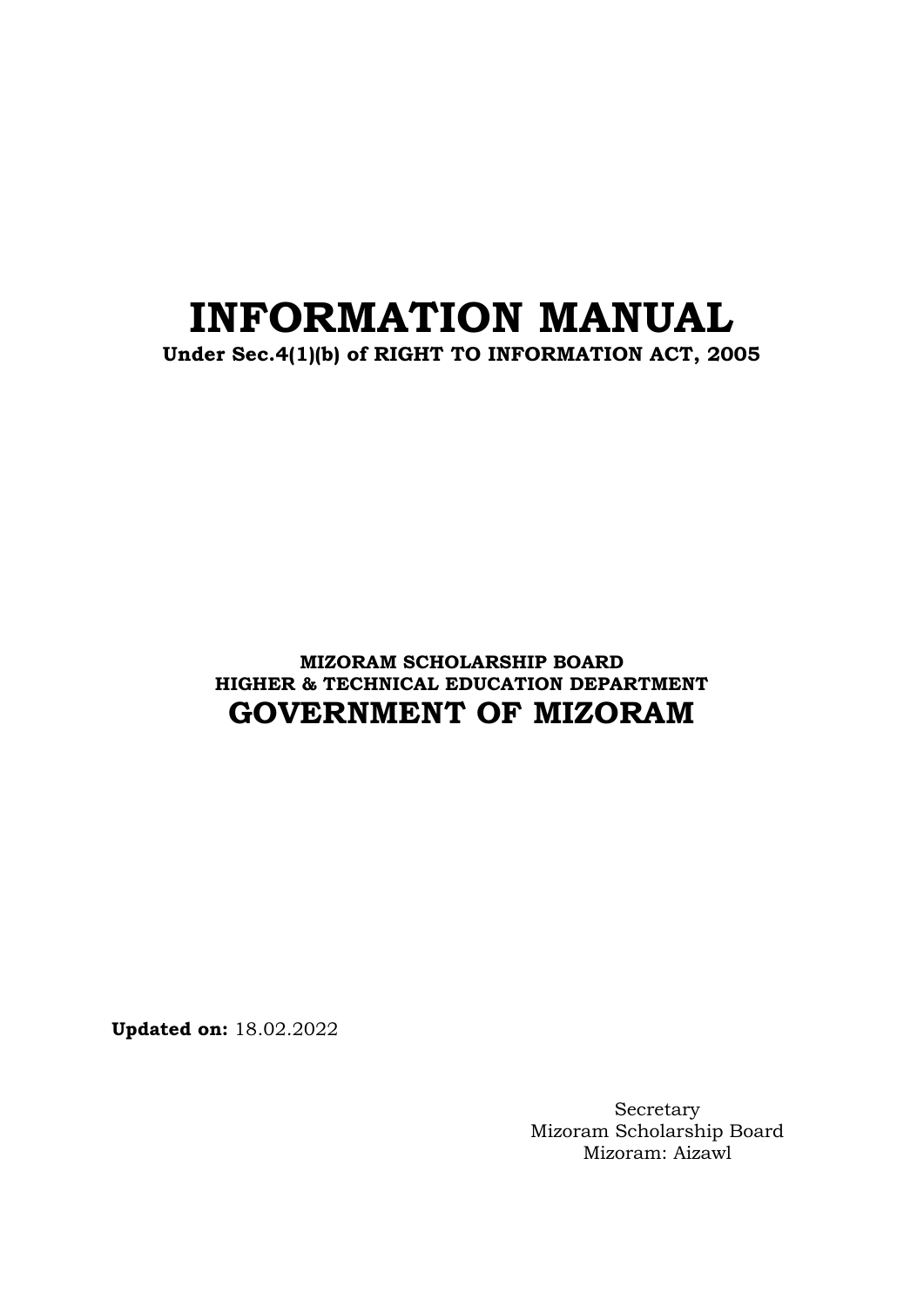## **1. ORGANISATION, FUNCTIONS AND DUTIES:**

(With reference to Section 4(1)(b)(i) of the Right to Information Act,  $2005$ 

Compliant to clause(b) of sub-section of Section 4 of the Right to Information Act, 2005, Mizoram Scholarship Board, Government of Mizoram hereby published this Information Manual for the Convenience of the general public as below:-

| Name of the Public Authority/DAA |          | Dr. P.L.Ramliana                                                                                                                                                                                                                                                                                                                                                                                                                                                                                      |
|----------------------------------|----------|-------------------------------------------------------------------------------------------------------------------------------------------------------------------------------------------------------------------------------------------------------------------------------------------------------------------------------------------------------------------------------------------------------------------------------------------------------------------------------------------------------|
| Address                          |          | Dawrpui Vengthar, Aizawl                                                                                                                                                                                                                                                                                                                                                                                                                                                                              |
| <b>Head of Department</b>        |          | Secretary, Mizoram Scholarship<br>Board                                                                                                                                                                                                                                                                                                                                                                                                                                                               |
| Parent Government of Department  |          | Higher & Technical Education<br>Department                                                                                                                                                                                                                                                                                                                                                                                                                                                            |
| Reporting to which office        |          | Higher & Technical Education<br>Department (Secretariat)                                                                                                                                                                                                                                                                                                                                                                                                                                              |
| Jurisdiction - Geographical      |          | Entire Mizoram                                                                                                                                                                                                                                                                                                                                                                                                                                                                                        |
| Mission                          | $\vdots$ | To implement various scholarship<br>schemes and formulate policies<br>aimed<br>encouragement<br>at<br>and<br>development of<br>meritorious<br>students to achieve their goal.<br>$\checkmark$ To formulate and implement<br>policies and schemes for all<br>development of<br>round<br>the<br>student and encouraging them to<br>achieve their goals.<br>formulate and implement<br>$\sqrt{T_0}$<br>policies and programmes aimed<br>at involving the youth in various<br>nation-building activities. |
| Vision                           |          | To provide financial assistance to<br>meritorious and the needy ST/SC<br>and NE students in the form of<br>scholarship through various<br>scholarship schemes implemented<br>under<br>the<br><b>State</b><br>and<br>Central<br>Sponsored Schemes to enable them<br>to complete their education.                                                                                                                                                                                                       |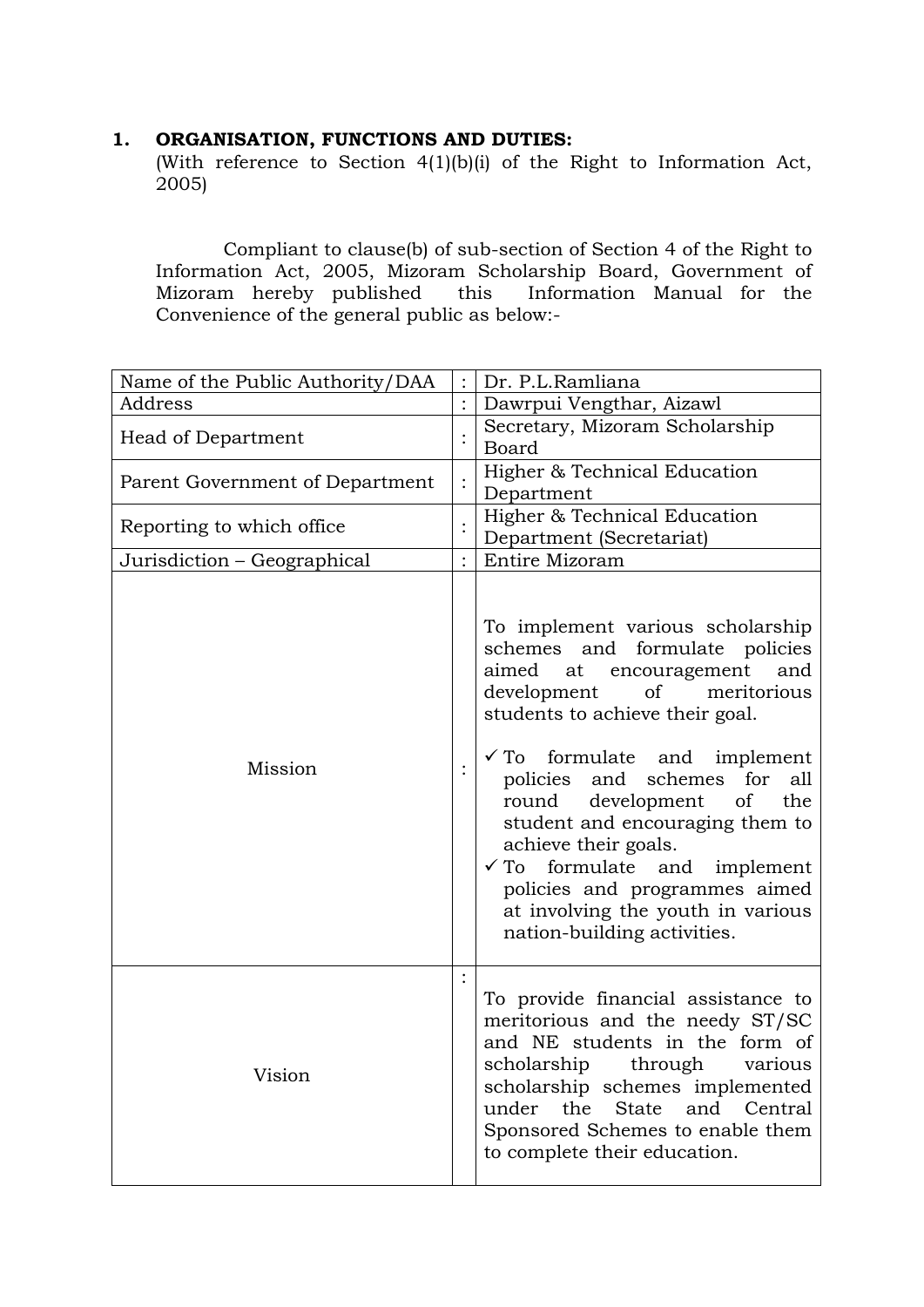### **Introduction:**

The Mizoram Scholarship Board (MSB) is being upgraded to the level of Directorate with effect from 16th February, 2010 vide Govt. Notification No. A.11019/1/2010-HTE dated 8.11.2010 and also vide the Mizoram Gazette Issue No.438 under Volume No. XXXIX of 08.11.2010. Moreover, Secretary of Mizoram Scholarship Board has been declared as Head of Department under Delegation of Financial Power Rules, 1978 for exercising financial powers enumerated therein vide Govt. Notification No.G.17012/1/2010 – F.Est dated 27.4.2011 and also vide the Mizoram Gazette issue No.17 under VOL - XL of 29.4.2011. Consequently, Secretary, Mizoram Scholarship Board is declared as Budget Controlling Officer vide Govt. Notification No.A.11019/1/2010-HTE (MSB)/66 Dated 27.06.2011 and also vide The Mizoram Gazette Issue No.269 under Vol. XL of 27.06.2011. All kinds of Scholarships/ Stipend/ Book Grant etc., granted by State and Central Government (CSS) for Pre-Matric and Post-Matric Studies shall be dealt with by the Mizoram Scholarship Board.

| Sl.No |                        | No of          | Nature of               |
|-------|------------------------|----------------|-------------------------|
|       | Designation            | Post           | Appointment             |
| 1.    | Secretary              | 1              | Regular                 |
| 2.    | OSD cum Nodal Officer  |                | Attached from H&TE      |
| 3.    | <b>Under Secretary</b> | 1              | Regular                 |
| 4.    | Superintendent         | $\mathbf{1}$   | Regular                 |
| 5.    | Steno-II               | 1              | Regular                 |
| 6.    | Assistant              | $\overline{2}$ | Regular                 |
| 7.    | Inspector of Statistic | 1              | Regular                 |
| 8.    | <b>UDC</b>             | $\overline{2}$ | Regular                 |
| 9.    | <b>LDC</b>             | 4              | Regular                 |
| 10.   | <b>IV</b> Grade        | 4              | Regular                 |
| 11.   | Data Entry Operator    | $\overline{2}$ | Provisional Employee    |
| 12.   | <b>LDC</b>             | $\mathbf{1}$   | Provisional Employee    |
| 13.   | Driver                 | 1              | Provisional Employee    |
| 14.   | <b>IV</b> Grade        | 1              | Provisional Employee    |
| 15.   | Computer Operator      | 2              | <b>Contract CSS</b>     |
| 16.   | Data Entry Operator    | 6              | <b>Engaged from CSS</b> |
| 17.   | Driver                 | 1              | <b>Engaged from CSS</b> |
| 18.   | Despatch Rider         | $\mathbf{1}$   | <b>Engaged from CSS</b> |
| 19.   | <b>IV</b> Grade        | 7              | <b>Engaged from CSS</b> |

#### **Organization set up and functions & duties of MSB**: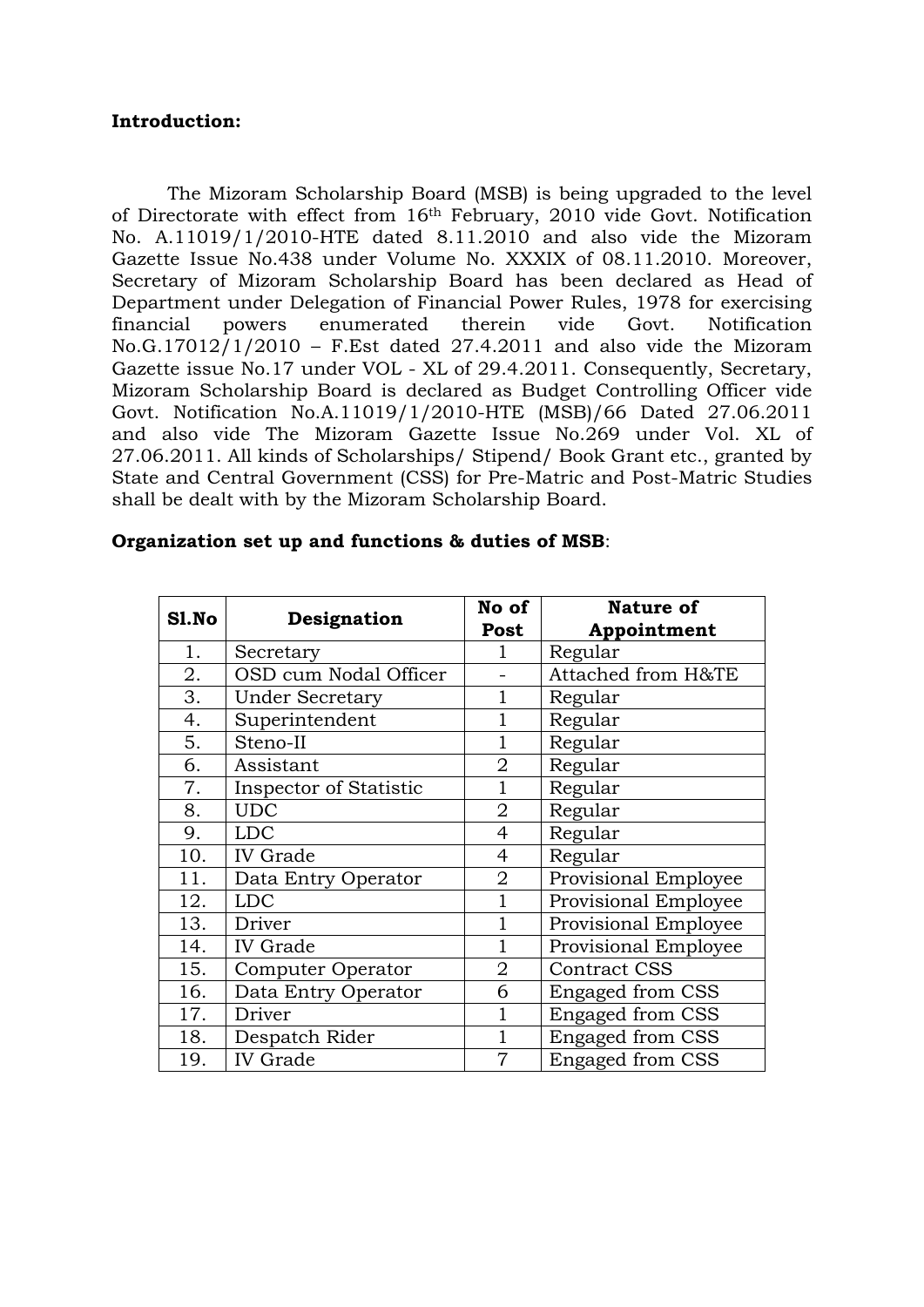#### **2. POWERS & DUTIES OF OFFICERS AND EMPLOYESS.**

(With reference to Section 4(1)(b)(ii) of the Right to Information Act, 2005)

All matters of policy and administration within Ministry/State, monitoring and co-ordination of the activities of various works assigned to the Department.

Liaison with various concerned Ministry and State Government relating to Scholarships.

Disseminate information to all school, Colleges and other Institutions within Mizoram about various scholarship schemes, eligibility criteria etc. for their students.

Imparting training to all schools, Colleges and other Institutions within Mizoram about the process involving in verification of scholarship applications, through online and offline mode.

Scrutiny, verification and approval of various scholarship applications in offline and online mode for further submission to the concerned Ministry through online and offline mode for payment of scholarship.

Uploading of all UCs and beneficiary data to DBT Portal, Govt. of India.

## **3. DECISION MAKING PROCESS, CHANNEL OF SUPERVISION AND ACCOUNTABILITY.**

The concerned Officers supervise the routine work and they report to the higher authority. In addition, various schemes in charge are bestowed with specific responsibilities to address problems of specific in nature. These in charge give their commendations/suggestion to higher authority who would take a final decision. The Secretary is also the final decision maker in all policy related issues.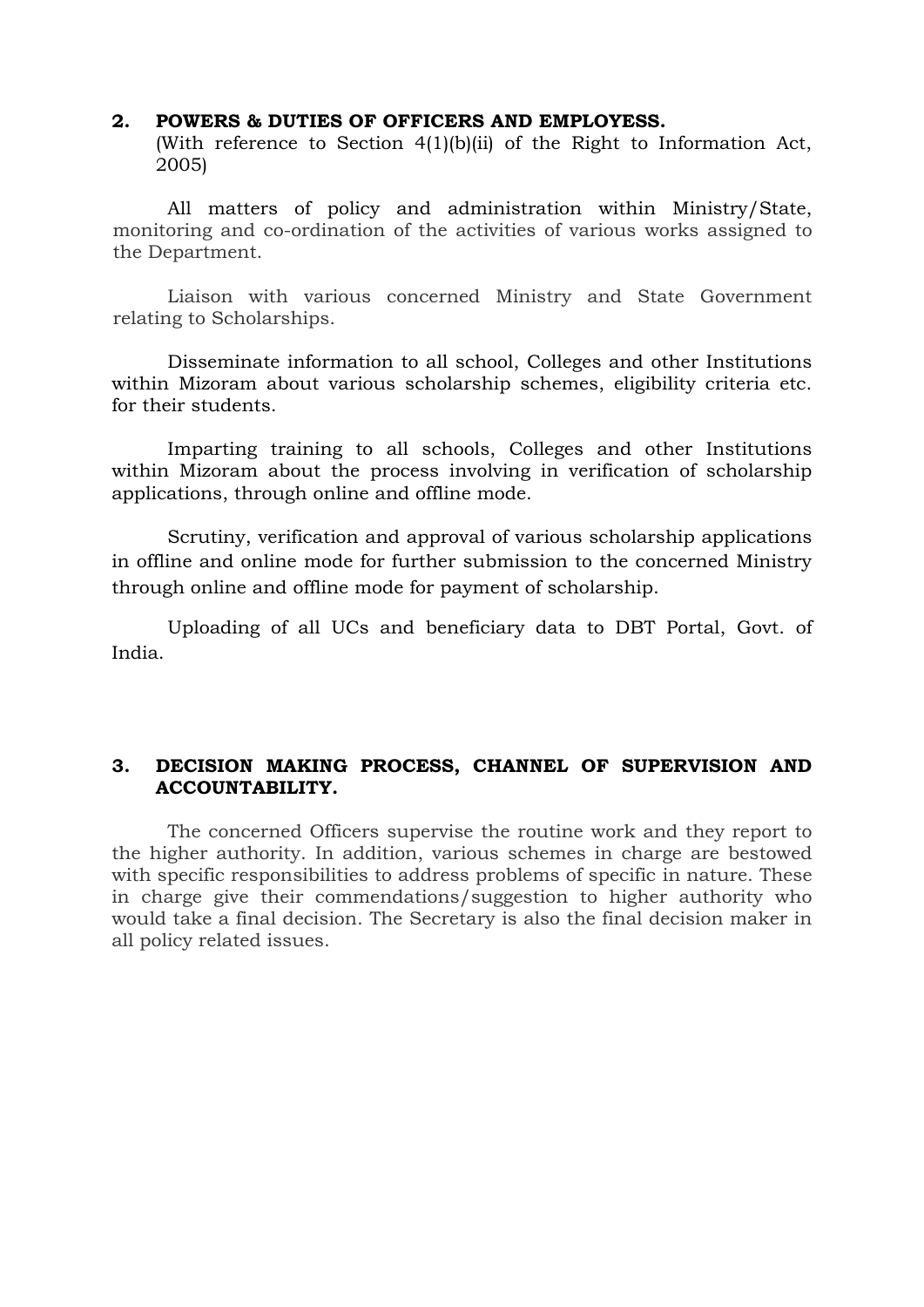# **4. NORMS SET BY THE DIRECTORATE FOR THE DISCHARGE OF ITS FUNCTIONS.**

(With reference to Section 4(1)(b)(iv) of the Right to Information Act,  $2005$ 

| S1<br>No.      | Services delivered by the<br>Department/office to<br>clients.                                                                                                                                                                                                          | <b>Stipulated time limit</b><br>for delivery of service<br>(days/weeks/months) | Remarks if any                                                                                                                                   |
|----------------|------------------------------------------------------------------------------------------------------------------------------------------------------------------------------------------------------------------------------------------------------------------------|--------------------------------------------------------------------------------|--------------------------------------------------------------------------------------------------------------------------------------------------|
| $\mathbf{1}$   | Disseminate information<br>to all school, Colleges<br>and other Institutions<br>within Mizoram about<br>various scholarship<br>schemes, eligibility<br>criteria etc. for their<br>students.                                                                            | May-June<br>2 month                                                            |                                                                                                                                                  |
| $\overline{2}$ | Imparting training to all<br>school, Colleges<br>and<br>other Institution within<br>Mizoram, the process<br>involving in verification<br>of<br>scholarship<br>application,<br>through<br>online and offline mode.                                                      | May-June<br>2 month                                                            | Conducting<br>training to all<br>District<br>Headquarters by<br>calling<br>responsible<br>persons from<br>schools/colleges<br>/Institutions etc. |
| 3              | Ready the<br>scholarship<br>application<br>form<br>and<br>for<br>online<br>portal<br>scholarship application                                                                                                                                                           | April-May<br>2 month                                                           |                                                                                                                                                  |
| $\overline{4}$ | Scholarship application,<br>Verification<br>Scrutiny,<br>and<br>approval<br>of<br>scholarship application<br>in offline/ online mode<br>for further submission to<br>the concerned Ministry<br>online<br>through<br>and<br>offline mode for payment<br>of scholarship. | May-November<br>7 months                                                       |                                                                                                                                                  |
| 5              | Payment of Scholarship                                                                                                                                                                                                                                                 | December-March<br>3 week                                                       | Depending upon<br>receiving the<br>sanction                                                                                                      |
| 6              | Complaint against non-<br>receipt of payment<br>of<br>scholarship                                                                                                                                                                                                      | 3 days                                                                         |                                                                                                                                                  |
| $\overline{7}$ | of<br>Uploading<br>all<br>beneficiaries data to DBT<br>Portal, Govt. of India.                                                                                                                                                                                         | 2 days                                                                         |                                                                                                                                                  |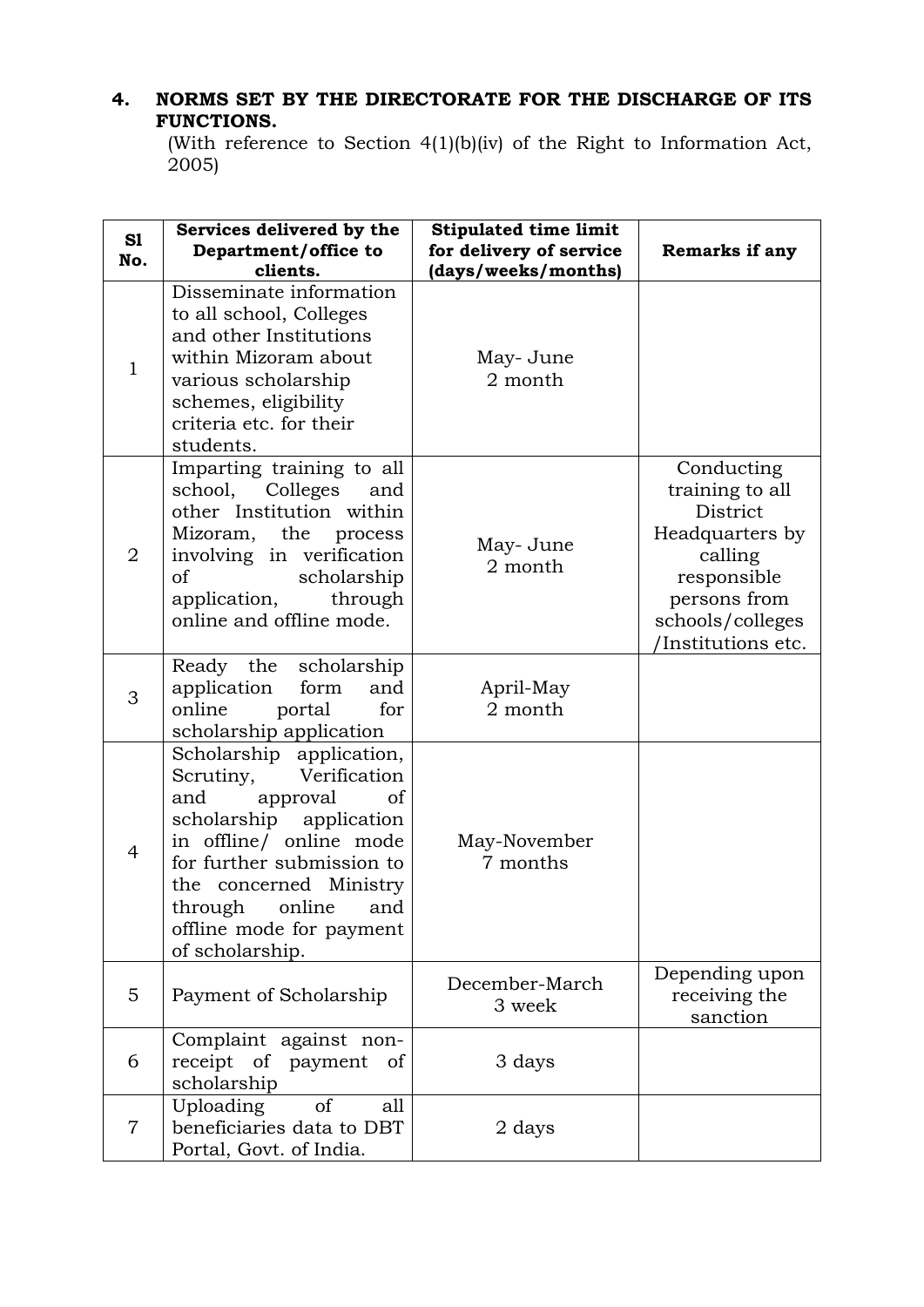#### **5. RULES, REGULATIONS, INSTRUCTIONS, MANUALS AND RECORDS HELD BY THE DIRECTORATE OR USED BY THE EMPLOYEES FOR THE DISCHARGING ITS FUNCTIONS**

(With reference to Section 4(1)(b)(v) of the Right to Information Act, 2005)

Rules and regulations for the following schemes of scholarship have been used by the employees of Mizoram Scholarship Board in discharging its function.

- 1) Post Matric Scholarship for Scheduled Tribes Students
- 2) Pre Matric Scholarship for Scheduled Tribes Studying in Classes IX & X
- 3) Post Matric Scholarship for Scheduled Castes students
- 4) Pre Matric Scholarship for Scheduled Castes students
- 5) Post Matric Scholarship for students belonging to Minority Community
- 6) Merit cum Means Based Scholarship for students belonging to Minority Community
- 7) Pre Matric Scholarship for students belonging to Minority Community
- 8) Begum Hazrat Mahal National Scholarship
- 9) North Eastern Council (NEC) Merit Scholarship
- 10) Scholarship Scheme for Colleges & University Students scoring 80%
- 11) Post Matric Merit Scholarship
- 12) Pre Matric Scholarship for students whose parents engaged in cleaning & Prone to health hazard
- 13) National Means cum Merit Scholarship Scheme
- 14) National Scheme of Incentive to Girls for Secondary Education
- 15) Scholarship for Cadets of Sainik School, Chhingchhip & Imphal
- 16) Scholarship for Cadets of RIMC, Dehradun
- 17) Scholarship for Banasthali University
- 18) Mizoram Research Fellowship
- 19) Pragati Scholarship Scheme for Girl Students (Technical Degree)
- 20) Pragati Scholarship Scheme for Girl Students (Technical Diploma)
- 21) Saksham Scholarship Scheme for Abled Student (Technical Degree)
- 22) Saksham Scholarship Scheme for Abled Student (Technical Diploma)
- 23) Swanath Scholarship Scheme (Technical Degree)
- 24) Swanath Scholarship Scheme (Technical Diploma)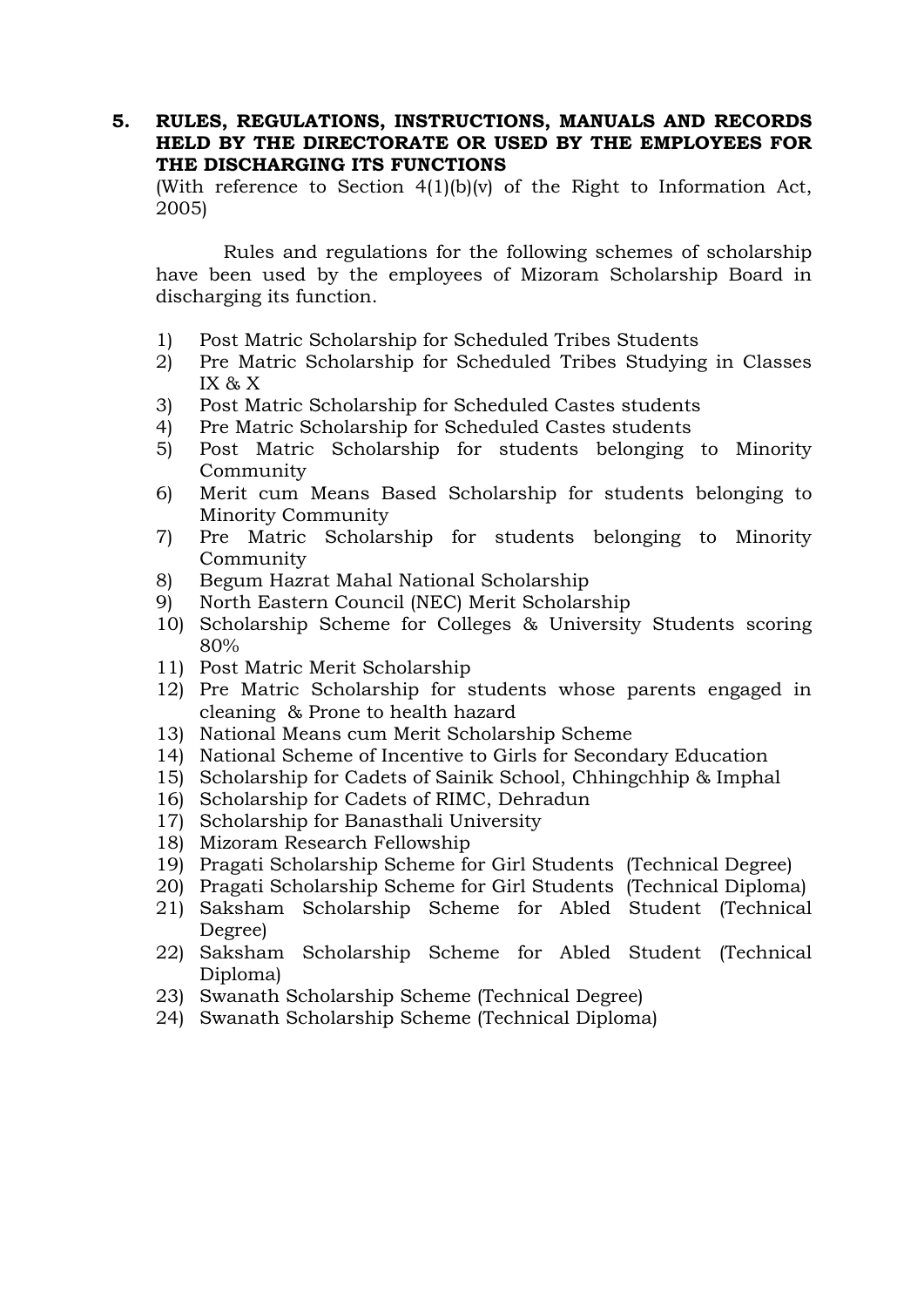## **6. CATEGORIES OF DOCUMENTS HELD BY THE DIRECTORATE OR UNDER ITS CONTROL**.

(With reference to Section 4(1)(b)(vi) of the Right to Information Act, 2005)

The MSB maintains records of documents concerning to the directorate is as shown below:-

| <b>S1.</b><br><b>No</b> | Categories of<br>documents                                 | <b>Type of document</b>                                   | Controlled by                       |
|-------------------------|------------------------------------------------------------|-----------------------------------------------------------|-------------------------------------|
| 1.                      | <b>Budget</b>                                              | Demands for Grants<br><b>Book</b>                         | Controlled by the<br>Secretary, MSB |
| 2.                      | O.M issued by the<br>Govt. of Mizoram<br>from time to time | Policy/guidelines                                         | Controlled by the<br>Secretary, MSB |
| 3.                      | All 24 Scholarship<br>Schemes                              | Guidelines of each<br>schemes                             | Controlled by the<br>Secretary, MSB |
| 4.                      | Web documents<br>or e-documents                            | Various scholarship<br>schemes, Citizen's<br>Charter etc. | Controlled by the<br>Secretary, MSB |

# **7. PARTICULARS OF ARRANGEMENT THAT EXISTS FOR CONSULTATION WITH/REPRESENTED BY THE MEMBERS OF THE PUBLIC IN RELATION TO FORMULATION OF ITS POLICY OR IMPLEMENTATION OF ITS POLICY.**

(With reference to Section 4(1)(b)(vii) of the Right to Information Act, 2005)

There is no formal arrangement for consultation by members of public in relation to policy formulation or implementation thereof. The Department neither expected nor required to consult the members of the public in this regard.

The Department takes note of the public view as reflected in the local media and takes effective steps to ensure that these are given due cognizance while formulating and implementing scheme/ programmes that affect our client.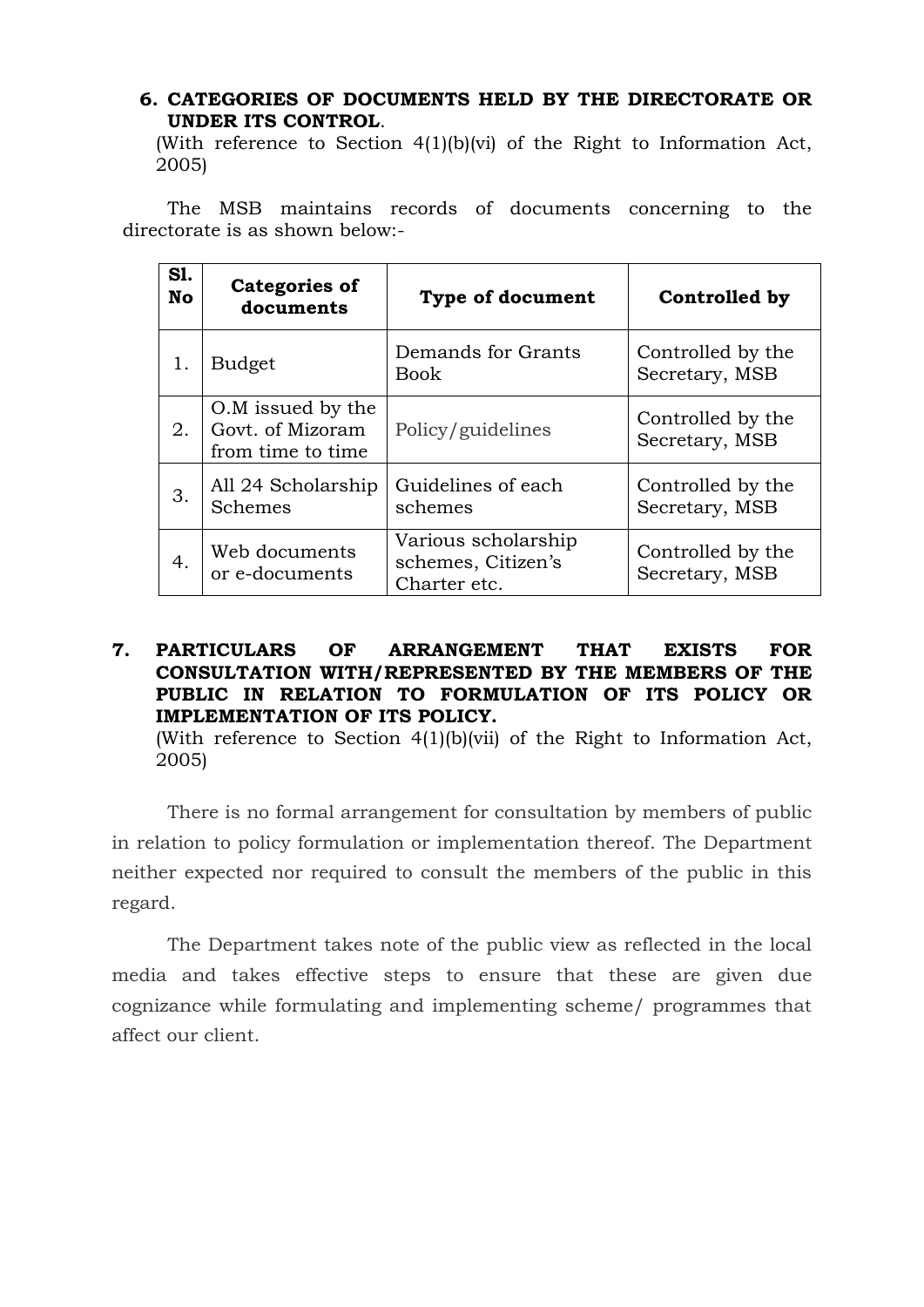## **8. STATEMENT OF BOARD/Council CONSTITUTED FOR THE PURPOSE OF ADVICE**

(With reference to Section 4(1)(b)(viii) of the Right to Information Act, 2005)

Government of Mizoram constituted Mizoram Scholarship Board, for a period of 5 (five) years vide Notification No. 33023/2/92-EDN(HTE) dated 28th July 2015 as follows:

| 1. Commissioner & Secretary, H&TE                  | Chairman         |
|----------------------------------------------------|------------------|
| 2. Pu C.L. Ruala, Member of Parliament (LS)        | Member           |
| 3. Finance Commissioner or his/her                 | Member           |
| Representative not below the rank of Jt. Secretary |                  |
| 4. Adviser, State Planning Board                   | Member           |
| 5. Joint Secretary or Deputy Secretary, H&TE       | Member           |
| 6. Director, School Education                      | Member           |
| 7. Director, H&TE                                  | Member           |
| 8. Prof. R. Thangvunga, Deptt. of Mizo, MZU        | Member           |
| 9. Engineer-in-Chief, PWD                          | Member           |
| 10. Principal Director, H&FW Deptt.                | Member           |
| 11. Secretary, Mizoram Scholarship Board           | Member Secretary |
|                                                    |                  |

## **TERMS AND CONDITION OF THE SCHOLARSHIP BOARD**

- 1. To ensure just and proper implementation of all kinds of financial assistance such as Scholarship/Stipends\ds/ Book Grants to be granted to students pursuing different courses of studies in India and abroad.
- 2. To oversee and review implementation of all kinds of Scholarships Schemes under Mizoram Overseas Scholarships Rules and Centralization of Scholarship Rules and ensure selection of only deserving and eligible students in conformity with the guidelines laid down thereunder.
- 3. To study and review applicability or otherwise of the provisions of the Mizoram Overseas Scholarship Rules and Mizoram Centralization of required, from time to time.
- 4. To compile the statement of account of expenditure and submit to the Government for appropriate action.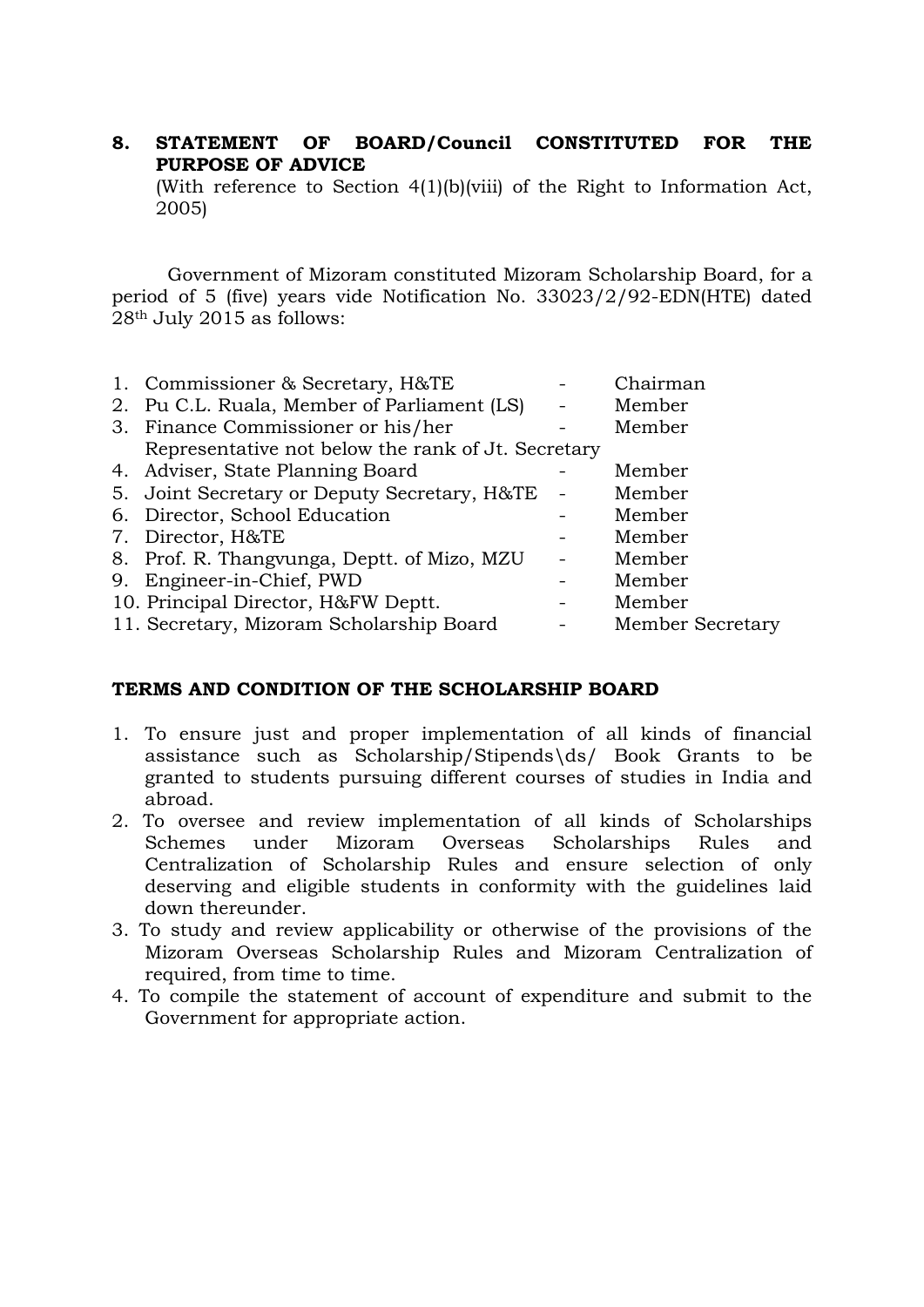## **9. DIRECTORY OF OFFICERS AND EMPLOYEES OF DIRECTORATE OF MIZORAM SCHOLARSHIP BOARD**

(With reference to Section 4(1)(b)(ix) of the Right to Information Act, 2005)

| S1.<br><b>No</b>  | Designation                     | <b>Name</b>            | <b>Remarks</b>            |
|-------------------|---------------------------------|------------------------|---------------------------|
| 1.                | Secretary                       | Dr. PL. Ramliana       | <b>Head of Department</b> |
| 2.                | OSD cum Nodal Officer           | Er. Lalmuankima Sailo  | Attached from H&TE        |
| 3.                | <b>Under Secretary</b>          | Joseph L.Hauhnar       | Regular                   |
| 4.                | Superintendent                  | Lawmthangpuii          | Regular                   |
| $\overline{5}$ .  | Steno-II                        | Lalrohluni             | Regular                   |
| 6.                | Assistant                       | Helen Lalrinzuali      | Regular                   |
| 7.                | <b>UDC</b>                      | Zothanchami Hmar       | Regular                   |
| 8.                | <b>LDC</b>                      | B. Lalfamkima          | Regular                   |
| 9.                | <b>LDC</b>                      | Lalsawmliana           | Regular                   |
| 10.               | LDC                             | Lalhlimpuii            | Regular                   |
| $\overline{11}$ . | <b>LDC</b>                      | Malsawmdawngi          | Regular                   |
| 12.               | <b>IV</b> Grade                 | Rengkhumi              | Regular                   |
| 13.               | <b>IV</b> Grade                 | R. Zodinmawia          | Regular                   |
| 14.               | Data Entry Operator             | Lalnuntluangi          | Provisional Employee      |
| 15.               | Data Entry Operator             | Ramtluangzela          | Provisional Employee      |
| 16.               | <b>LDC</b>                      | M. Hmingthansanga      | Provisional Employee      |
| 17.               | Driver                          | F. Zorammuana          | Provisional Employee      |
| 18.               | <b>IV</b> Grade                 | K. Lalramthari         | Provisional Employee      |
| 19.               | Computer Operator<br>(Contract) | Sicily Vanlalhlani     | <b>Contract CSS</b>       |
| 20.               | Data Entry Operator             | Lalramthana            | CSS Employee              |
| 21.               | Data Entry Operator             | Z.D. Lalnunziri        | CSS Employee              |
| 22.               | Data Entry Operator             | Lalchhanchhuahi        | CSS Employee              |
| 23.               | Data Entry Operator             | H. Lalremtluangi       | <b>CSS Employee</b>       |
| 24.               | Data Entry Operator             | B. Lalchamreia         | CSS Employee              |
| 25.               | Data Entry Operator             | Lalbiakzuali           | CSS Employee              |
| 26.               | Driver/Rider                    | Lalnunfela             | <b>CSS Employee</b>       |
| 27.               | <b>IV</b> Grade                 | Samuel Vanlalpeka      | CSS Employee              |
| 28.               | <b>IV</b> Grade                 | Lalramthanga           | CSS Employee              |
| 29.               | <b>IV</b> Grade                 | Lalzahawmi             | CSS Employee              |
| 30.               | IV Grade                        | Lalrinsiami            | CSS Employee              |
| 31.               | <b>IV</b> Grade                 | Lalnunsiami            | CSS Employee              |
| $\overline{32}$ . | IV Grade                        | Elizabeth Vanlalhruaii | CSS Employee              |
| $\overline{33}$ . | <b>IV</b> Grade                 | Lalduhawmi             | <b>CSS Employee</b>       |